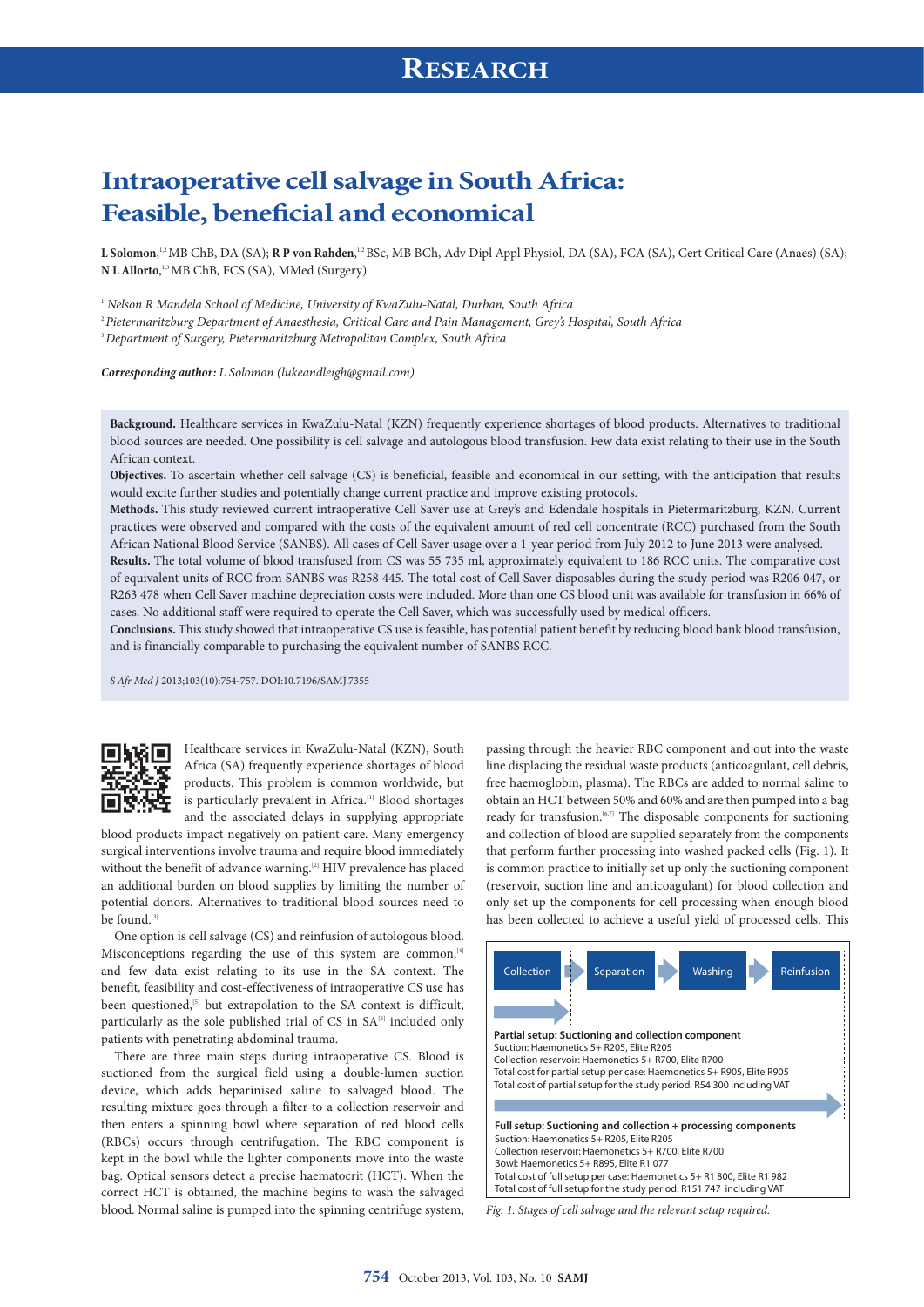## **RESEARCH**

strategy keeps costs down in the event of a less-than-expected yield of salvaged blood, while still allowing for easy availability of the Cell Saver during emergency procedures. The decision to use CS depends on the team managing the patient intraoperatively and is typically determined by the clinical situation.<sup>[8]</sup>

Many different cases may be appropriate for CS. Indications for use should be individualised within the setting in which they are performed. Patient-specific factors as well as the local context, including financial and blood bank availability, influence the decision of when to use CS. International guidelines suggest that procedures in which CS can be useful include cardiac valve replacement, bypass grafting, major spinal surgery, thoracoabdominal aortic aneurysm repair and transplant surgery.<sup>[8]</sup> These types of procedures are rarely/never performed at the hospitals on which this study is based. However, both hospitals have a high burden of trauma, and obstetrics and gynaecology (O&G). These two disciplines have not traditionally been considered for CS owing to a perceived potential for complications.<sup>[4]</sup>

The Association of Anaesthetists of Great Britain and Ireland issued guidelines in 2009 that provide indications for intraoperative CS.[9] These include: the estimated loss of blood of >1 000 ml or >20% of the patient's blood volume; low initial haemoglobin or patients that are at risk for bleeding; patients with unusual antibodies and blood types; and patients who decline transfusion of allogeneic blood.

#### **Objective**

To ascertain whether CS is beneficial, feasible and economical in our setting, with the anticipation that results would excite further studies and potentially change current practice and improve existing protocols.

### **Methods**

The study was conducted at Grey's and Edendale hospitals (in the Pietermaritzburg area of KZN). Grey's Hospital is a referral hospital with 420 active beds, providing 20% regional and 80% tertiary services. Edendale is a regional and district level hospital with 900 beds (480 regional and 420 district). Both hospitals cater to the needs of similar patient profiles with many trauma and obstetric cases. Moreover, patients are frequently transferred between these two hospitals, according to bed and resource availability. The doctors of the Pietermaritzburg Department of Anaesthesia, Critical Care and Pain Management (PDACCPM), who are responsible for the use of Cell Saver devices, represent a single staff pool who serve both hospitals.

Each hospital had a Cell Saver 5+ autologous blood recovery system (Haemonetics, USA) at the start of the study, and in May 2013 Edendale acquired an additional Cell Saver Elite machine (Haemonetics, USA). The machines were purchased prior to or separate from the study.

A database was created to collate the cases where the Cell Saver was set up in the theatres and intensive care units over a 1-year period from July 2012 to June 2013. Data were collected by doctors in the PDACCPM using a simple questionnaire. Anaesthetists are responsible for the setup and operation of the Cell Saver device for all cases in these hospitals. Completing the questionnaire was voluntary and no patient details were recorded to retain patient confidentiality. The questionnaire was to be filled in whenever initial setup of the CS was performed irrespective of whether or not blood was processed or transfused. All patients in whom CS was considered were eligible for inclusion in the database, with no qualifying criteria.

Data collection was via collection forms attached to each of the Cell Saver machines for easy access. Information collected included: date and time of the procedure, urgency of the case, type

of procedure, discipline responsible for the patient, reasons for considering the case appropriate for Cell Saver use, reasons for not continuing to processing or transfusion (where applicable), and the amounts collected, processed and transfused.

Cost analyses were performed based on 2012/13 prices.[10,11] The cost of red cell concentrate (RCC) transfusions from the local SA National Blood Service (SANBS) blood bank increased in April 2013 and cases from April to June 2013 were costed at the new price. Consumables that were actually used were costed at the relevant prices (Fig. 1). The CS costs were compared with the cost of the equivalent volume of RCC from the blood bank, excluding crossmatch. CS blood having an HCT of 50 - 60% and no platelets or clotting factors is similar to RCC. The CS blood was rounded to the nearest 300 ml to allow for comparison with the number of equivalent units that would otherwise have been ordered from SANBS.

The purchase cost of the machine and its maintenance were considered. The 2013 purchase price for the Haemonetics Cell Saver 5+ is R200 000 with costs of R1 500 per annum to service (A Rex, Product Manager, Belmont & Haemonetics Cell Saver, SA – personal communication). Allowing for depreciation over 5 years, $[12]$  this equates to approximately R41 500 per year. The Haemonetics Cell Saver Elite costs R61 500 per year (A Rex, Product Manager, Belmont & Haemonetics Cell Saver, SA – personal communication). As the Haemonetics Cell Saver 5+ was used in all the cases, except two, this machine was used for cost analysis. These costs were added to the consumable costs.

The decision to set up the disposables and to continue to CS processing was made by anaesthetists based on clinical judgement and available protocols. The current PDACCPM guideline suggests a threshold of 800 ml of salvaged blood as being likely to produce a final yield of 1 unit (300 ml) of Cell Saver blood. Partial and full setup was recorded and used to accurately calculate the cost of the overall Cell Saver consumables for the study period.

#### **Results**

A total of 144 forms were completed. In 80/144 cases blood was generated from processing, equating to a total of 55 735 ml, which is the equivalent of 186 units of RCC from the SANBS.

The number of units available after processing on a case-to-case basis is shown in Fig. 2. Approximately one-third of cases (32.5%) resulted in a single unit available for transfusion, with the remaining cases (67.5%) resulting in >1 unit available after processing.

In 22 cases the Cell Saver was set up because there was no RCC available for the patient at the blood bank. Fifteen of these cases resulted in the patient receiving blood from CS with a total of 8 143 ml being transfused. Of these patients, 10 received >1 unit from the CS when no other blood was available.



*Fig. 2. Blood units available after processing – per case.*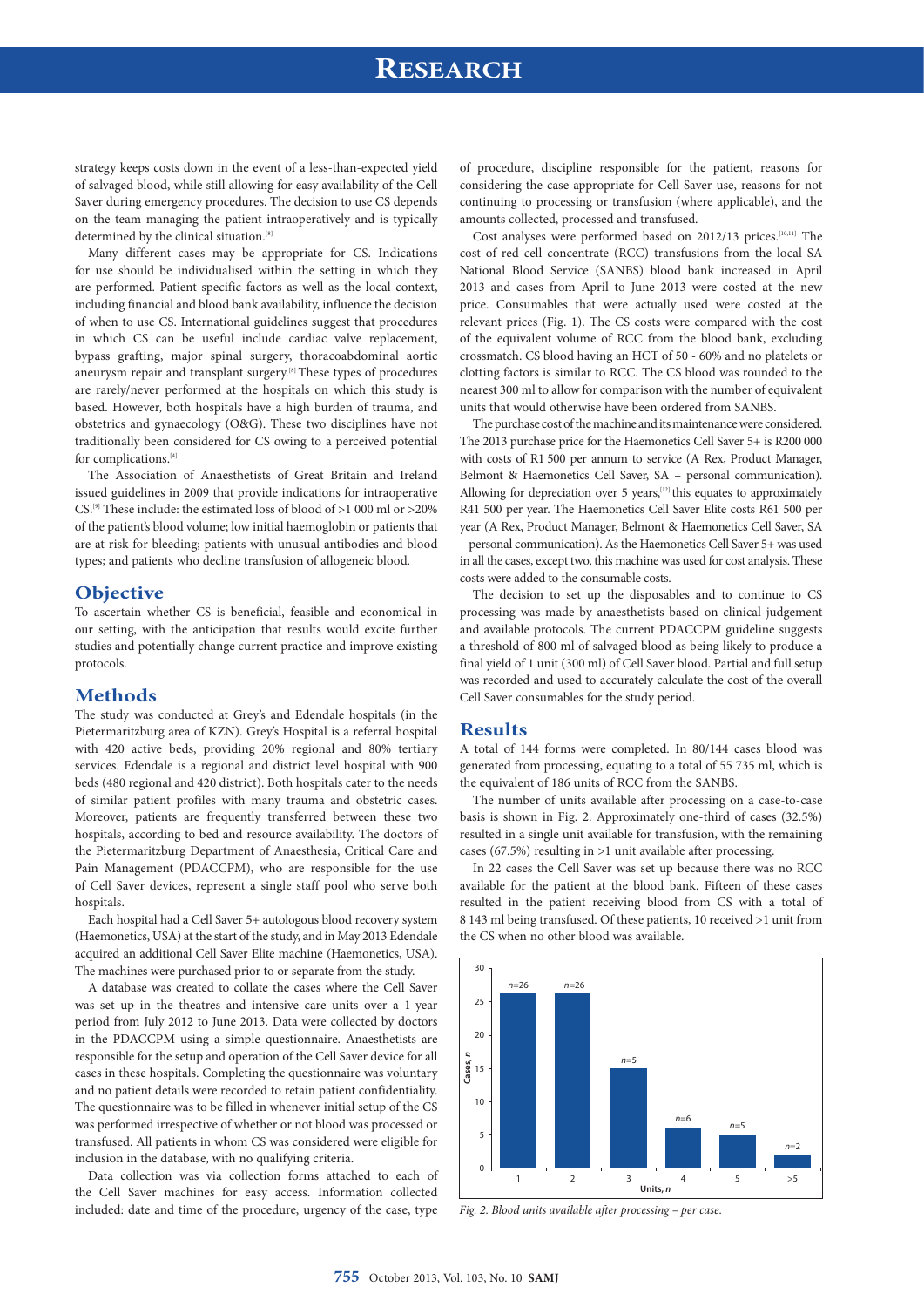### **RESEARCH**

The majority of cases in the study were emergency cases (92%). Of these, 80 led to reinfusion of CS blood and 64 did not. There were 12 elective cases, five of which resulted in transfusion.

Fig. 3 shows the use of CS by discipline and summarises CS use and whether there was blood available for transfusion. Trauma and O&G accounted for the majority of the cases (88%). In 58% of trauma and 59% of O&G cases there was ultimately Cell Saver-generated blood available for transfusion. There were insufficient cases from the other surgical disciplines for inclusion. Of the trauma cases, the instances of precordial stab wounds were more likely to continue onto processing (*n*=14/21) and the data suggest vascular trauma to be a potential area where CS may show particular benefit (6/7 cases of vascular trauma received blood from CS). Ruptured ectopic pregnancies most commonly went onto CS and transfusion (amounting to 32/42 in the obstetrics group). The other disciplines had too few cases to allow for comment although it was noted that all four total hip replacements ultimately received CS transfusions.

Regarding cases where only partial setup of the Cell Saver was completed, reasons for failure to proceed to CS transfusion are summarised in Fig. 4. Where an inadequate amount of blood was collected to warrant processing, there was an average of 473 ml collected, which is below the recommended minimum volume



*Fig. 3. Cases resulting in transfusion – by discipline (O&G = obstetrics and gynaecology).*



*Fig. 4. Reasons for not proceeding to processing of collected blood.*

for processing in both the PDACCPM protocol and international recommendations.[9]

The consumables used for each case were considered and the associated costs were calculated (Table 1).

In the four cases where full setup was performed with production of CS RCC, but where no CS blood was transfused, the reasons were faecal contamination in two cases, technical difficulties in one and perceived inadequate clinical benefit in the fourth.

The costs of Cell Saver consumables and machine costs were compared with the cost of equivalent RCC purchased from SANBS (Fig. 5).

### **Discussion**

This study showed that intraoperative CS is feasible in the hospital settings of the hospitals surveyed. It was possible to run an effective CS service with existing staff who required short introductory training given by the company providing the equipment. In only 2/144 cases did technical problems preclude CS processing.

There is a justifiable concern that anaesthetic staff might be unable to perform their primary responsibilities if additionally required to operate the Cell Saver. However, only 10 - 15 minutes are required to set up the equipment to initiate collection, with an additional 10 minutes to process each unit of salvaged blood. Since anaesthetic staff are present throughout the procedure and have blood product and transfusion-related experience they are the logical choice for operating the CS systems when technologists are unavailable.<sup>[5]</sup>

This study also showed that CS is potentially beneficial to the community: a significant amount of blood was saved, equating to 186 units of RCC that were not required to be drawn from SANBS and were thus available for other patients.

| Table 1. Breakdown of CS consumable use |
|-----------------------------------------|
|-----------------------------------------|

|                                            | Cases            | <b>Total</b> cost |
|--------------------------------------------|------------------|-------------------|
|                                            |                  | (ZAR)             |
|                                            | $\boldsymbol{n}$ |                   |
| Partial setup                              | 60               | 54 300            |
| Full setup (blood reinfused)               | 80               | 144 547           |
| Full setup (available blood not reinfused) | $\overline{4}$   | 7 200             |
| Total consumable use for CS over study     | 144              | 206 047           |
| period                                     |                  |                   |

ZAR = South African rand; CS = cell salvage.



*Fig. 5. Blood bank costs compared with Cell Saver costs (RCC = red cell concentrate; ZAR = South African rand).*